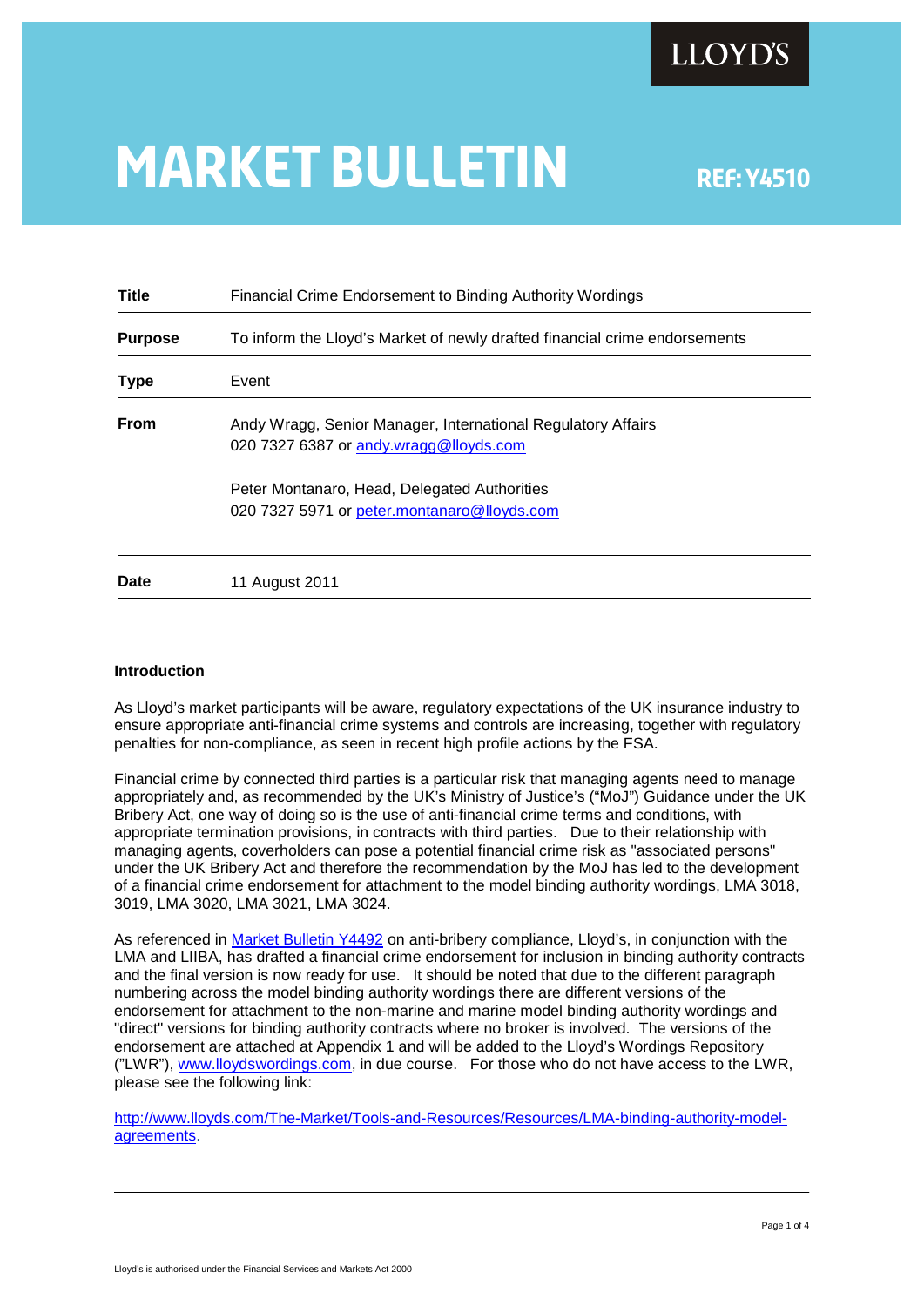### **The scope of the endorsement**

The wording of the financial crime endorsement has been drafted to respond not only to bribery implications but to also take account of money laundering and international sanctions. The endorsement sets out the expectation that coverholders will have appropriate systems and controls to ensure that any financial crime risk that they pose to managing agents is mitigated. However, it is for managing agents to ensure the compliance of their coverholders through the usual methods including the audit process.

#### **Ongoing Compliance**

It is important that managing agents note that the application of the endorsement's requirements needs to be proportionate to the financial crime risk posed, and in order to determine this, Lloyd's recommends that managing agents carry out risk-based due diligence, assessing each coverholder against the money laundering, financial sanctions and anti-bribery risks they pose. Consideration of jurisdiction and class of business risk should inform the due diligence assessment, which should be documented. It is also essential to ensure that the coverholder is monitored on an ongoing basis and that robust compliance audits of coverholders are carried out, with recommendations implemented where appropriate.

A financial crime endorsement may provide contractual certainty for underwriters in specified circumstances but does not remove a managing agent's obligations to carry out or have performed due diligence of the coverholder's compliance relative to the risk profile of the coverholder in question.

#### **Managing Agents guidance to coverholders**

Managing agents should ensure that coverholders understand the rationale for the endorsement as coverholders will benefit from understanding the wider context of its application. It may be helpful to clarify that the endorsement has been drafted in recognition that a coverholder, as a contractual counterparty, is an "associated person" of a managing agent under the UK Bribery Act and that in the event of an act of bribery or corruption, a coverholder could create criminal liability for its principal.

To understand their anti-financial crime obligations, there is existing guidance on [www.lloyds.com](http://www.lloyds.com/) for coverholders with regard to [anti-money laundering and international sanctions compliance](http://www.lloyds.com/The-Market/Communications/Regulatory-Communications-Homepage/Regulatory-Communications/Regulatory-news-articles/Anti_Money_Laundering_and_International_Sanctions_guidance_for_Coverholders) and Lloyd's is currently drafting guidance with regard to anti-bribery compliance that will be posted on Crystal imminently. In addition, by the end of 2011, Lloyd's aims to launch an on-line training tool for coverholders to complete in respect of anti-financial crime compliance. Whilst this training tool will assist coverholders in understanding the potential financial crime risks they pose for managing agents and their obligations towards ensuring compliance, it is nevertheless managing agents' responsibility to determine whether their coverholders require any additional training.

Finally, managing agents should assess and explain the extent they expect a coverholder to comply with the obligations set out within the endorsement, in particular 37.1 where there is a requirement that the coverholder uses "best endeavours" to ensure that its associated parties (i.e. producing agents) are in compliance with all laws "where applicable". The approach required could vary, according to the risk profile of the coverholder but if deemed proportionate to the risk, the managing agent could request that the coverholder undertakes risk-based due diligence of its producers, including replicating similar anti-bribery terms and conditions into any applicable contracts. To support their request, Managing agents might want to cite the MoJ guidance, Section 39, which addresses this point: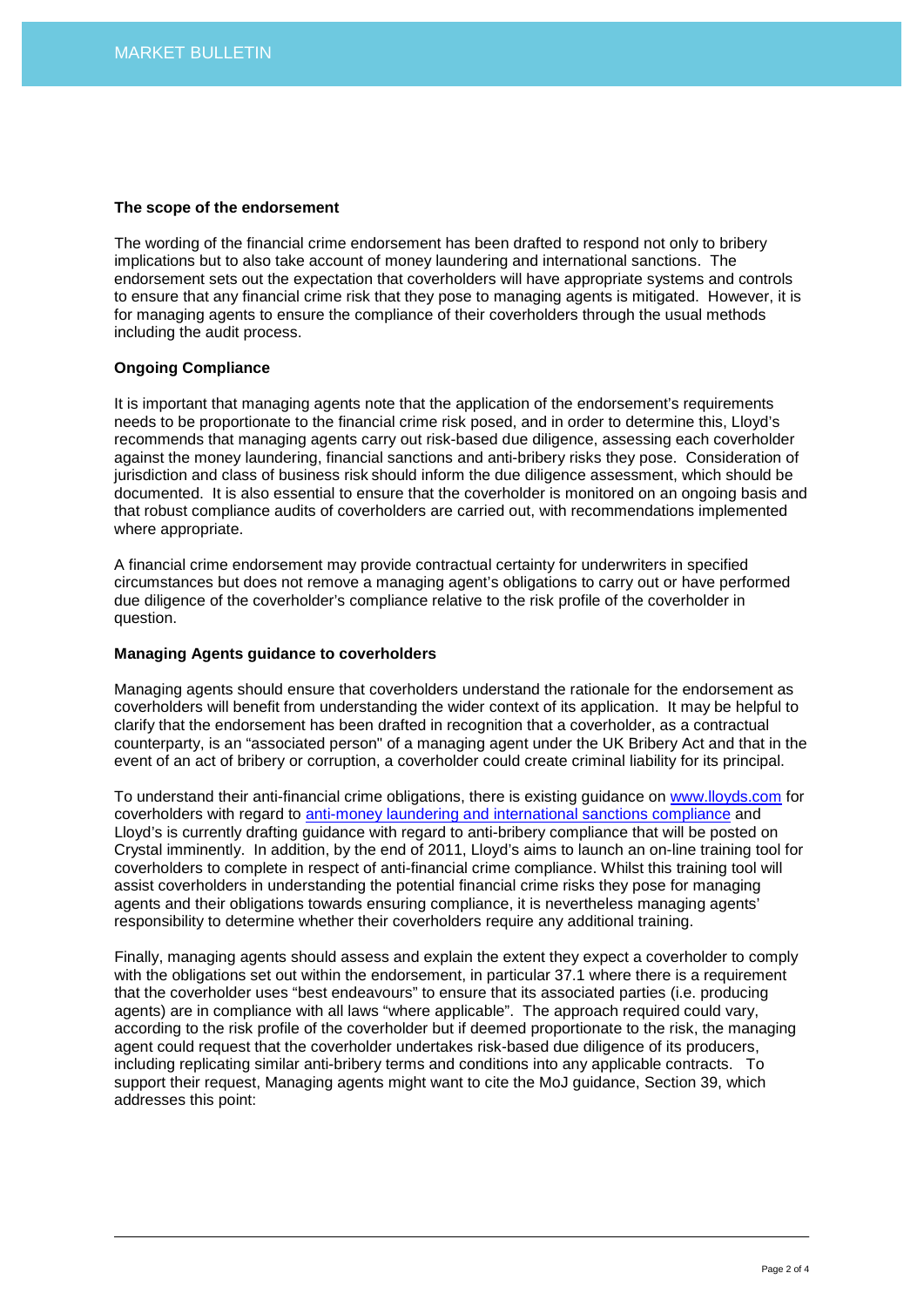*"The principal way in which commercial organisations may decide to approach bribery risks which arise as a result of a supply chain is by employing ... anti-bribery procedures...(e.g. risk-based due diligence and the use of anti-bribery terms and conditions) in the relationship with their contractual counterparty, and by requesting that counterparty to adopt a similar approach with the next party in the chain".*

Managing agents should assess if the above is practical and proportionate for their coverholders to undertake based on their risk assessment of the coverholder and document their decision accordingly.

# **Conclusion**

Whilst managing agents should ensure compliance by their coverholders with the terms of the financial crime endorsement, this should be proportionate to the financial risk posed.

If you have any questions about the content of this bulletin, please contact Andy Wragg, Senior Manager, International Regulatory Affairs on 020 7327 6387 or andy.wragg@lloyds.com or Peter Montanaro, Head, Delegated Authorities on 020 7327 5971 or peter.montanaro@lloyds.com.

# **Further Information**

If you require additional information or wish to discuss this matter in more detail, please contact:

**Lloyd's International Trading Advice**  Lloyd's Desk, Ground Floor, Underwriting Room Telephone: 020 7327 6677 Email: LITA@Lloyds.com www.lloyds.com/crystal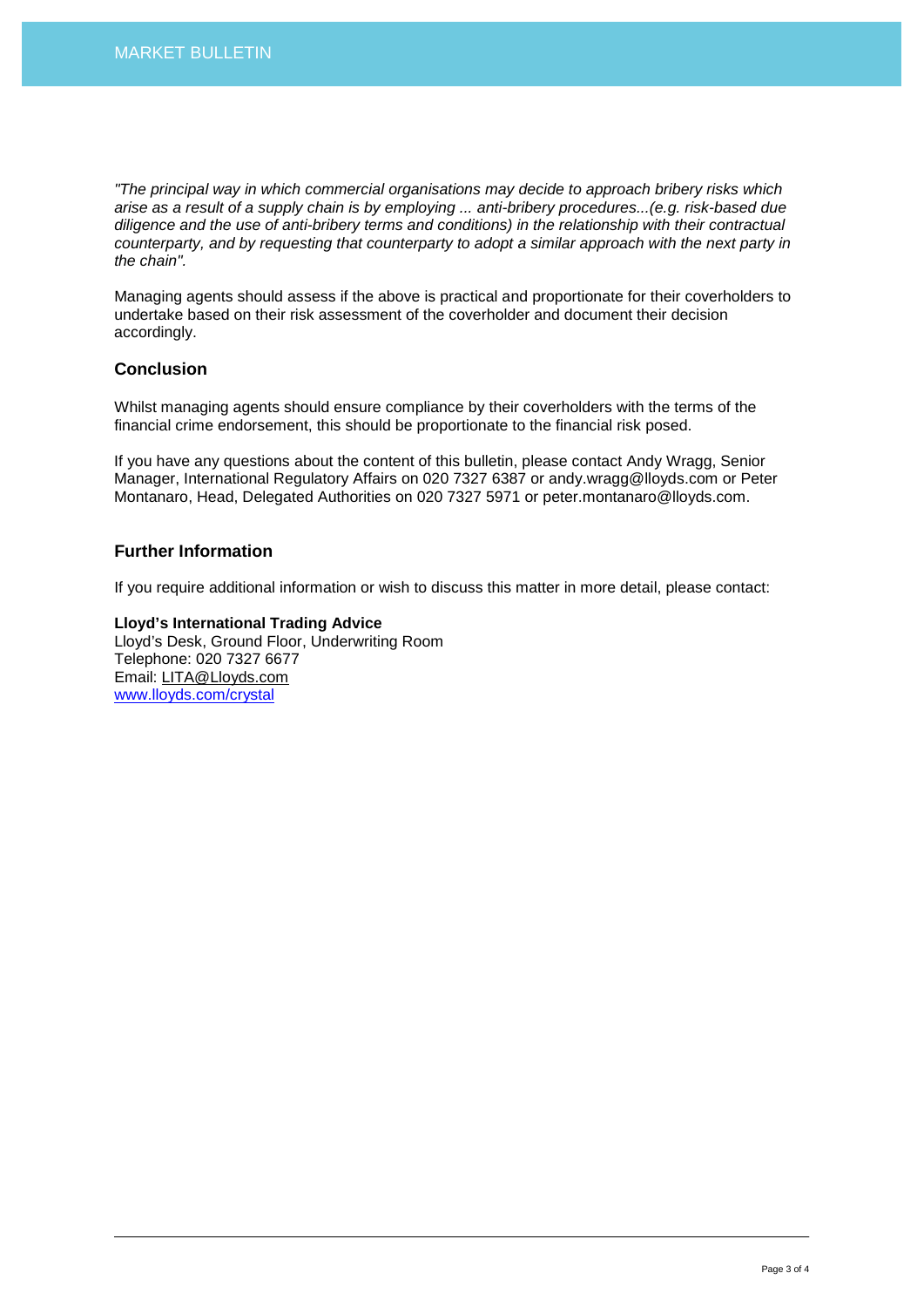# **APPENDIX 1**

Financial Crime Endorsements (LMA5173, LMA5174, LMA5175 and LMA5176)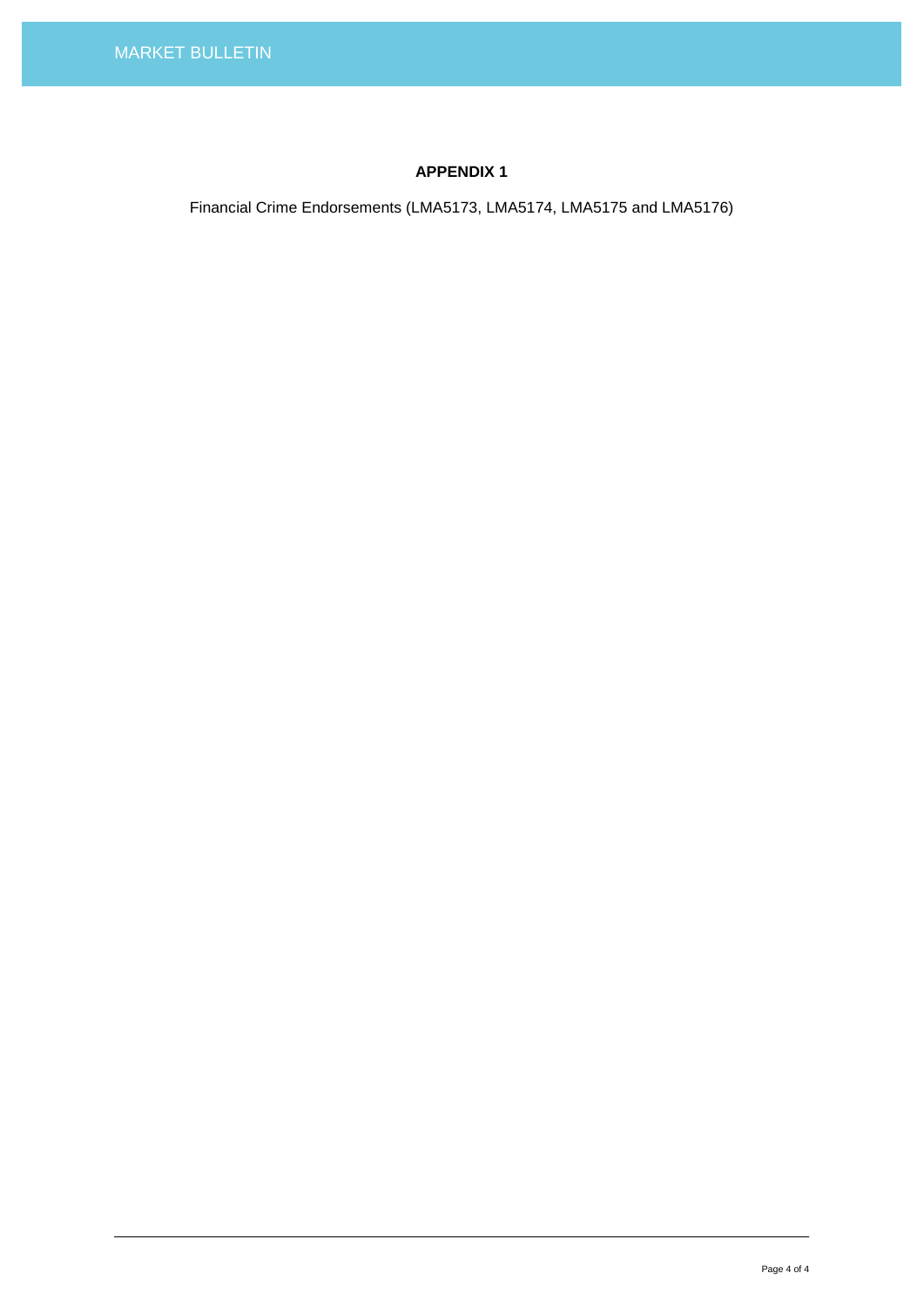#### **FINANCIAL CRIME ENDORSEMENT (Broker) (For attachment to LMA 3018, LMA 3019, LMA3020 & LMA3024)**

By this endorsement the Binding Authority Agreement is amended as follows -

# **1. By making the following amendments in SECTION 16 (Cancellation and Termination)**

1.1 to insert new paragraph 16.3.4:

"The Coverholder fails to comply with any relevant law or regulation in the jurisdiction in which it is located or in any other jurisdiction in which the Coverholder does business or otherwise fails to comply with the requirements of Section 37 of this Agreement."

1.2 to amend existing paragraph 16.3 as follows:

"The Underwriters and Coverholder specifically agree that the Underwriters reserve the right to cancel the Agreement at any time with immediate effect upon the occurrence of any of the events set out in 16.3.1 to 16.3.4 inclusive;

The Underwriters shall give written notice of such cancellation and the Agreement shall terminate at the date specified in the notice;"

1.3 to replace existing sub-paragraph 16.3.2 as follows:

"The Coverholder or any past or present director, officer, partner or any individual named in the Agreement:-

16.3.2.1 is convicted of a criminal offence or where such a person had been convicted of a criminal offence prior to the commencement of this Agreement which had not been disclosed to the Underwriters. For the purposes of this 16.3.2.1 only the criminal offence shall be one that involves fraud, dishonesty, financial crime or is any other criminal offence that may materially affect the operation of this Agreement;

16.3.2.2 causes Underwriters to be subject to any criminal sanction;"

1.4 to amend existing paragraph 16.4 as follows:

"The Coverholder shall inform the Underwriters immediately upon becoming aware of the occurrence of any of the events set out in 16.2, 16.3.1, 16.3.2 and 16.3.4. Any failure by the Coverholder so to advise shall not affect the automatic termination of the Agreement under 16.2, or the Underwriters' rights under 16.3;"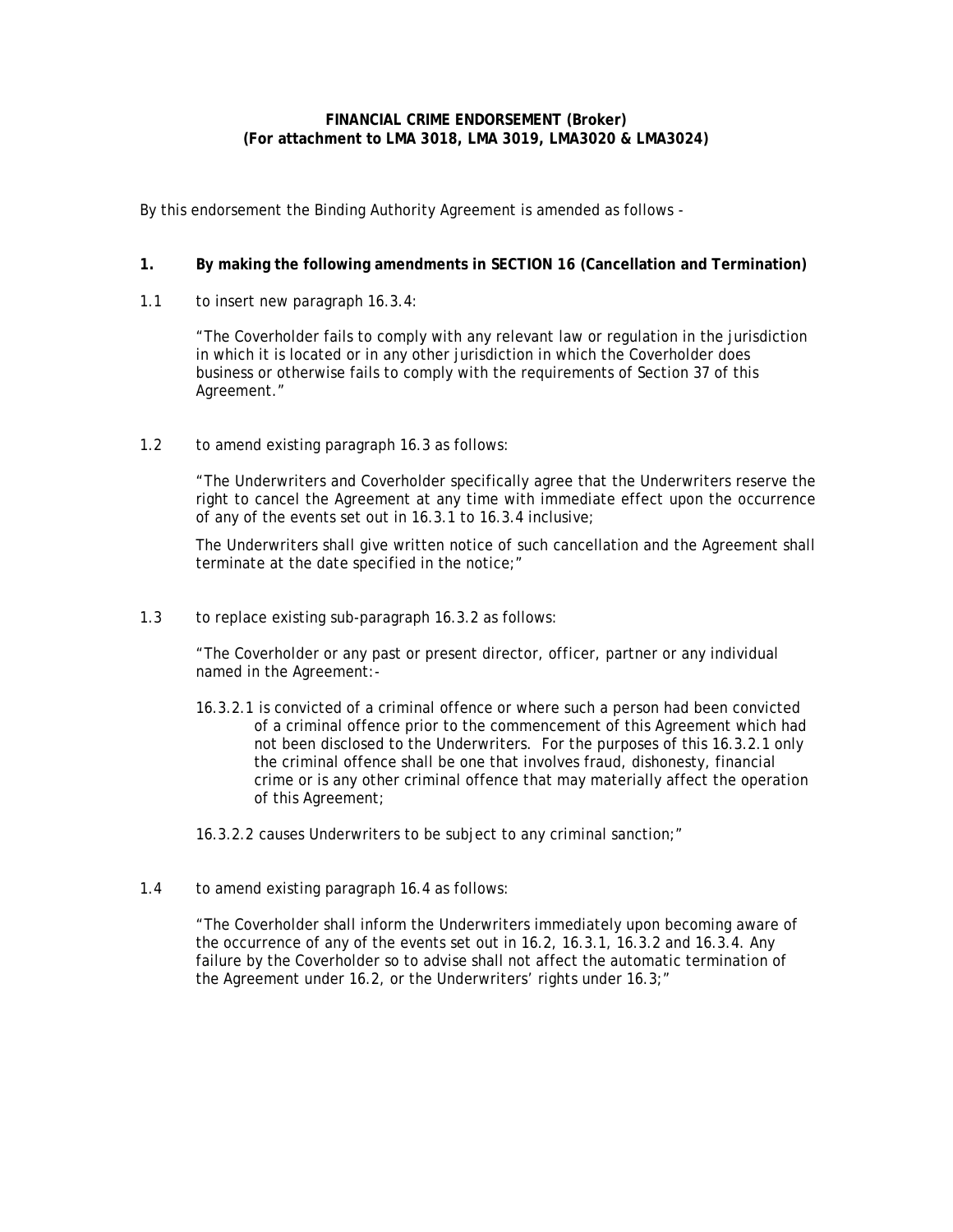# **2. By replacing existing SECTION 37 with the following:**

### **SECTION 37**

#### **COMPLIANCE WITH THE LAW AND FINANCIAL CRIME**

- 37.1 Without prejudice to any of the rights or obligations otherwise specified in the Agreement, the Coverholder shall comply with all applicable laws for the legal and proper solicitation and handling of all insurances bound or intended to be bound, and shall use its best endeavours to ensure that any other parties with whom it deals in carrying out its duties under the Agreement comply with such laws where applicable.
- 37.2 The Coverholder shall not undertake any activity in any way that would constitute a criminal act in the jurisdiction in which it is located or doing business, or which would expose Underwriters to any criminal sanction.
- 37.3 The Coverholder shall conduct its business in accordance with all relevant anti-money laundering and international economic or financial sanctions legislation. In addition, the Coverholder will not act contrary to any additional anti-money laundering or international economic or financial sanctions requirements by the Underwriters and/or Lloyd's other than where compliance with those requirements would be contrary to local law.
- 37.4 The Coverholder, on behalf of the Underwriters, shall not provide cover or pay any claim or provide benefit hereafter to the extent that the provision of such cover, payment of such claim or provision of such benefit would expose the Coverholder and/or the Underwriters to any sanction, prohibition or restriction under any applicable international economic or financial sanctions legislation.
- 37.5 The Coverholder shall not accept, offer or facilitate payment, consideration, or any other benefit, which constitutes an illegal or corrupt practice contrary to any applicable anti-bribery legislation.
- 37.6 The Coverholder shall maintain on an ongoing basis appropriate systems, procedures and controls designed to prevent any breach of this Section 37.

LMA5173 (Broker) 10 August 2011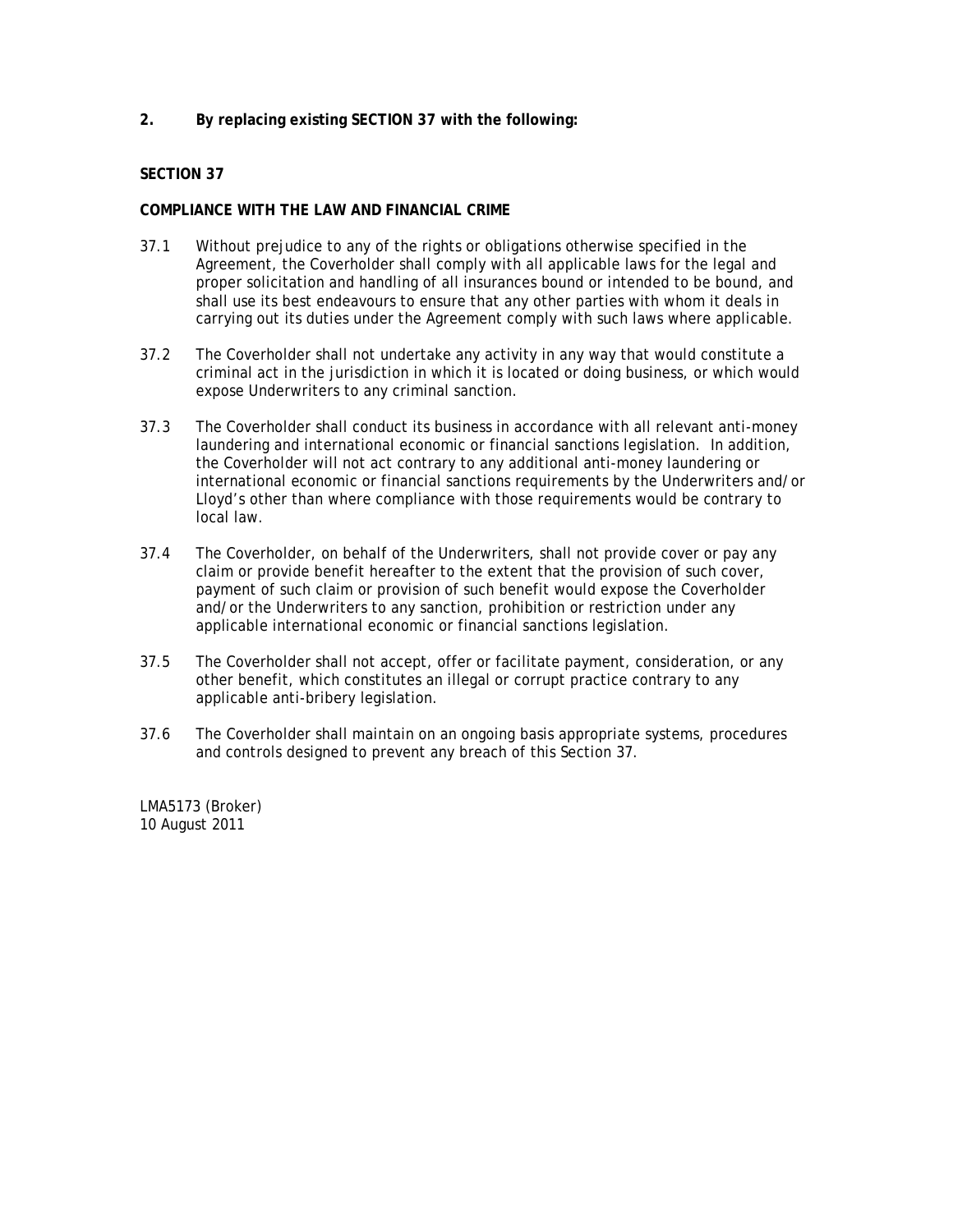#### **FINANCIAL CRIME ENDORSEMENT (Direct) (For attachment to LMA 3018 & LMA 3019)**

By this endorsement the Binding Authority Agreement is amended as follows -

# **1. By making the following amendments in SECTION 16 (Cancellation and Termination)**

1.1 to insert new paragraph 16.3.3:

"The Coverholder fails to comply with any relevant law or regulation in the jurisdiction in which it is located or in any other jurisdiction in which the Coverholder does business or otherwise fails to comply with the requirements of Section 37 of this Agreement."

1.2 to amend existing paragraph 16.3 as follows:

"The Underwriters and Coverholder specifically agree that the Underwriters reserve the right to cancel the Agreement at any time with immediate effect upon the occurrence of any of the events set out in 16.3.1 to 16.3.3 inclusive;

The Underwriters shall give written notice of such cancellation and the Agreement shall terminate at the date specified in the notice;"

1.3 to replace existing sub-paragraph 16.3.2 as follows:

"The Coverholder or any past or present director, officer, partner or any individual named in the Agreement:-

16.3.2.1 is convicted of a criminal offence or where such a person had been convicted of a criminal offence prior to the commencement of this Agreement which had not been disclosed to the Underwriters. For the purposes of this 16.3.2.1 only the criminal offence shall be one that involves fraud, dishonesty, financial crime or is any other criminal offence that may materially affect the operation of this Agreement;

16.3.2.2 causes Underwriters to be subject to any criminal sanction;"

1.4 to amend existing paragraph 16.4 as follows:

"The Coverholder shall inform the Underwriters immediately upon becoming aware of the occurrence of any of the events set out in 16.2, 16.3.1 to 16.3.3. Any failure by the Coverholder so to advise shall not affect the automatic termination of the Agreement under 16.2, or the Underwriters' rights under 16.3;"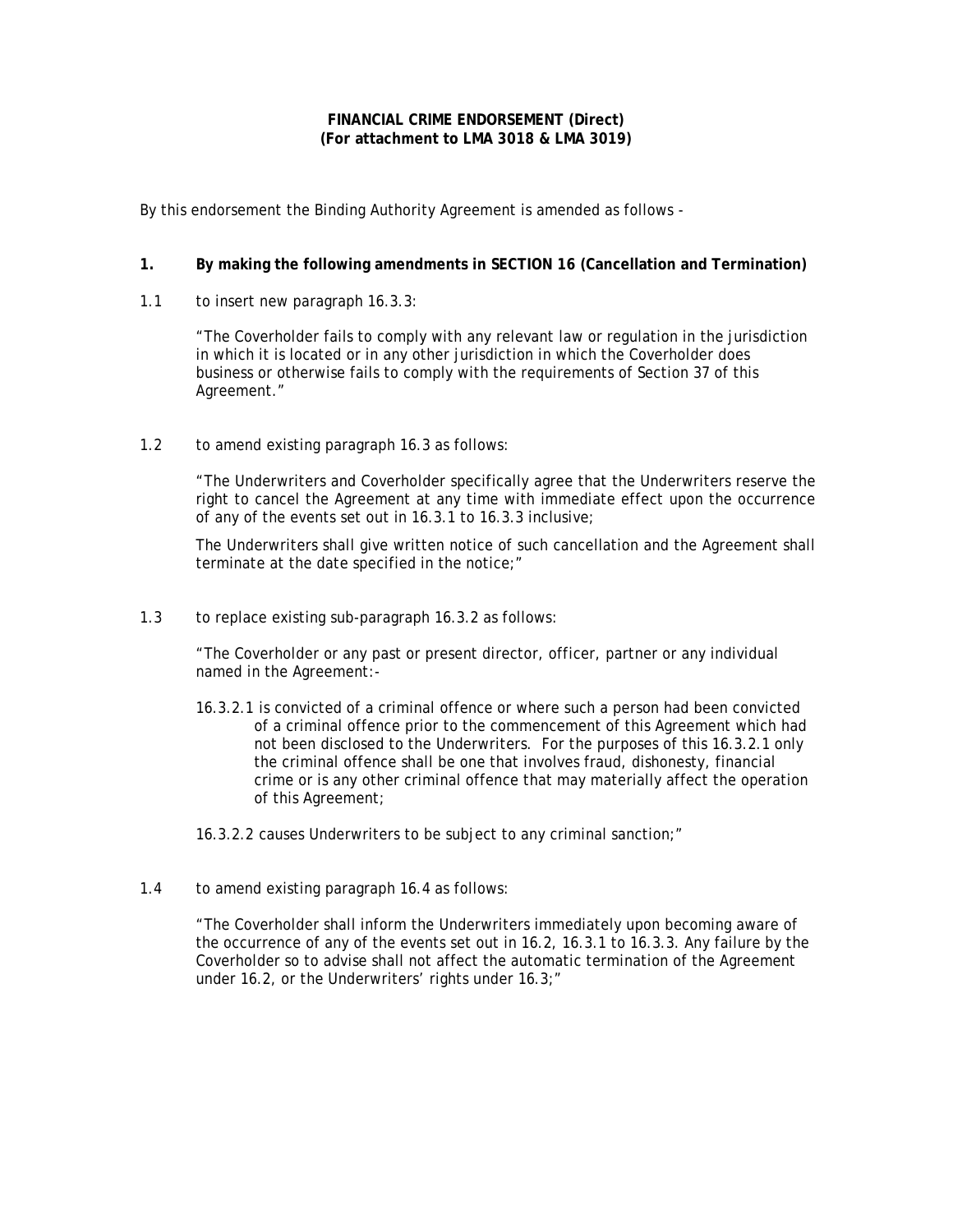# **2. By replacing existing SECTION 37 with the following:**

#### **SECTION 37**

#### **COMPLIANCE WITH THE LAW AND FINANCIAL CRIME**

- 37.1 Without prejudice to any of the rights or obligations otherwise specified in the Agreement, the Coverholder shall comply with all applicable laws for the legal and proper solicitation and handling of all insurances bound or intended to be bound, and shall use its best endeavours to ensure that any other parties with whom it deals in carrying out its duties under the Agreement comply with such laws where applicable.
- 37.2 The Coverholder shall not undertake any activity in any way that would constitute a criminal act in the jurisdiction in which it is located or doing business, or which would expose Underwriters to any criminal sanction.
- 37.3 The Coverholder shall conduct its business in accordance with all relevant anti-money laundering and international economic or financial sanctions legislation. In addition, the Coverholder will not act contrary to any additional anti-money laundering or international economic or financial sanctions requirements by the Underwriters and/or Lloyd's other than where compliance with those requirements would be contrary to local law.
- 37.4 The Coverholder, on behalf of the Underwriters, shall not provide cover or pay any claim or provide benefit hereafter to the extent that the provision of such cover, payment of such claim or provision of such benefit would expose the Coverholder and/or the Underwriters to any sanction, prohibition or restriction under any applicable international economic or financial sanctions legislation.
- 37.5 The Coverholder shall not accept, offer or facilitate payment, consideration, or any other benefit, which constitutes an illegal or corrupt practice contrary to any applicable anti-bribery legislation.
- 37.6 The Coverholder shall maintain on an ongoing basis appropriate systems, procedures and controls designed to prevent any breach of this Section 37.

LMA5174 (Direct) 10 August 2011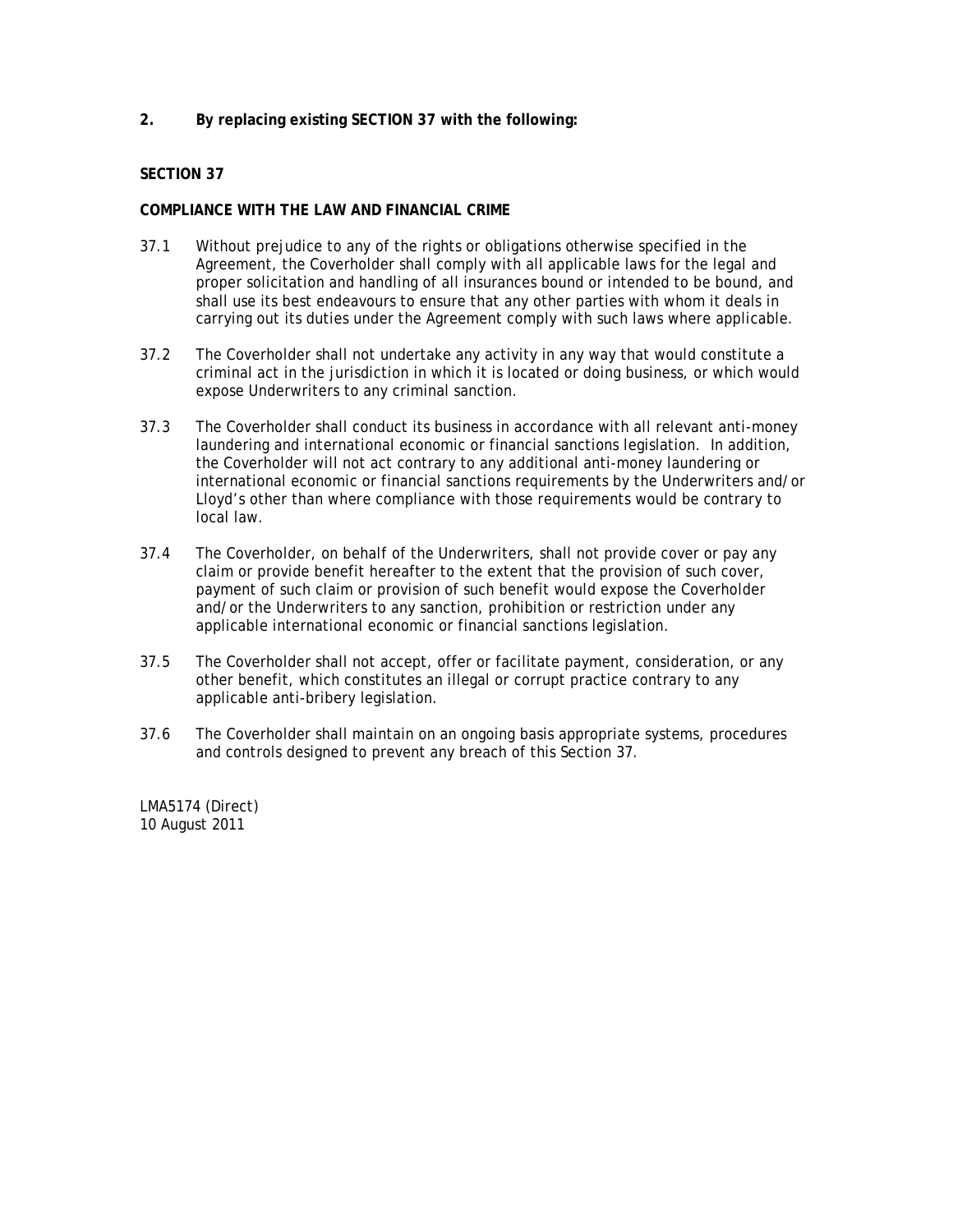#### **FINANCIAL CRIME ENDORSEMENT (Broker) (For attachment to LMA3021)**

By this endorsement the Binding Authority Agreement is amended as follows -

# **1. By making the following amendments in SECTION 16 (Cancellation and Termination)**

1.1 to replace existing sub-paragraph 16.3.2 as follows:

"The Coverholder or any past or present director, officer, partner or any individual named in the Agreement:-

- 16.3.2.1 is convicted of a criminal offence or where such a person had been convicted of a criminal offence prior to the commencement of this Agreement which had not been disclosed to the Underwriters. For the purposes of this 16.3.2.1 only the criminal offence shall be one that involves fraud, dishonesty, financial crime or is any other criminal offence that may materially affect the operation of this Agreement;
- 16.3.2.2 causes Underwriters to be subject to any criminal sanction;"
- 1.2 to insert new paragraph 16.3.5:

"The Coverholder fails to comply with any relevant law or regulation in the jurisdiction in which it is located or in any other jurisdiction in which the Coverholder does business or otherwise fails to comply with the requirements of Section 37 of this Agreement."

1.3 to amend existing paragraph 16.5 as follows:

"The Coverholder shall inform the Underwriters immediately upon becoming aware of the occurrence of any of the events set out in 16.2, 16.3.1, 16.3.2, 16.3.5 and 16.4. Any failure by the Coverholder so to advise shall not affect the automatic termination of the Agreement under 16.2, or the Underwriters' rights under 16.3;"

**2. By replacing existing SECTION 37 with the following:**

# **SECTION 37**

#### **COMPLIANCE WITH THE LAW AND FINANCIAL CRIME**

37.1 Without prejudice to any of the rights or obligations otherwise specified in the Agreement, the Coverholder shall comply with all applicable laws for the legal and proper solicitation and handling of all insurances bound or intended to be bound, and shall use its best endeavours to ensure that any other parties with whom it deals in carrying out its duties under the Agreement comply with such laws where applicable.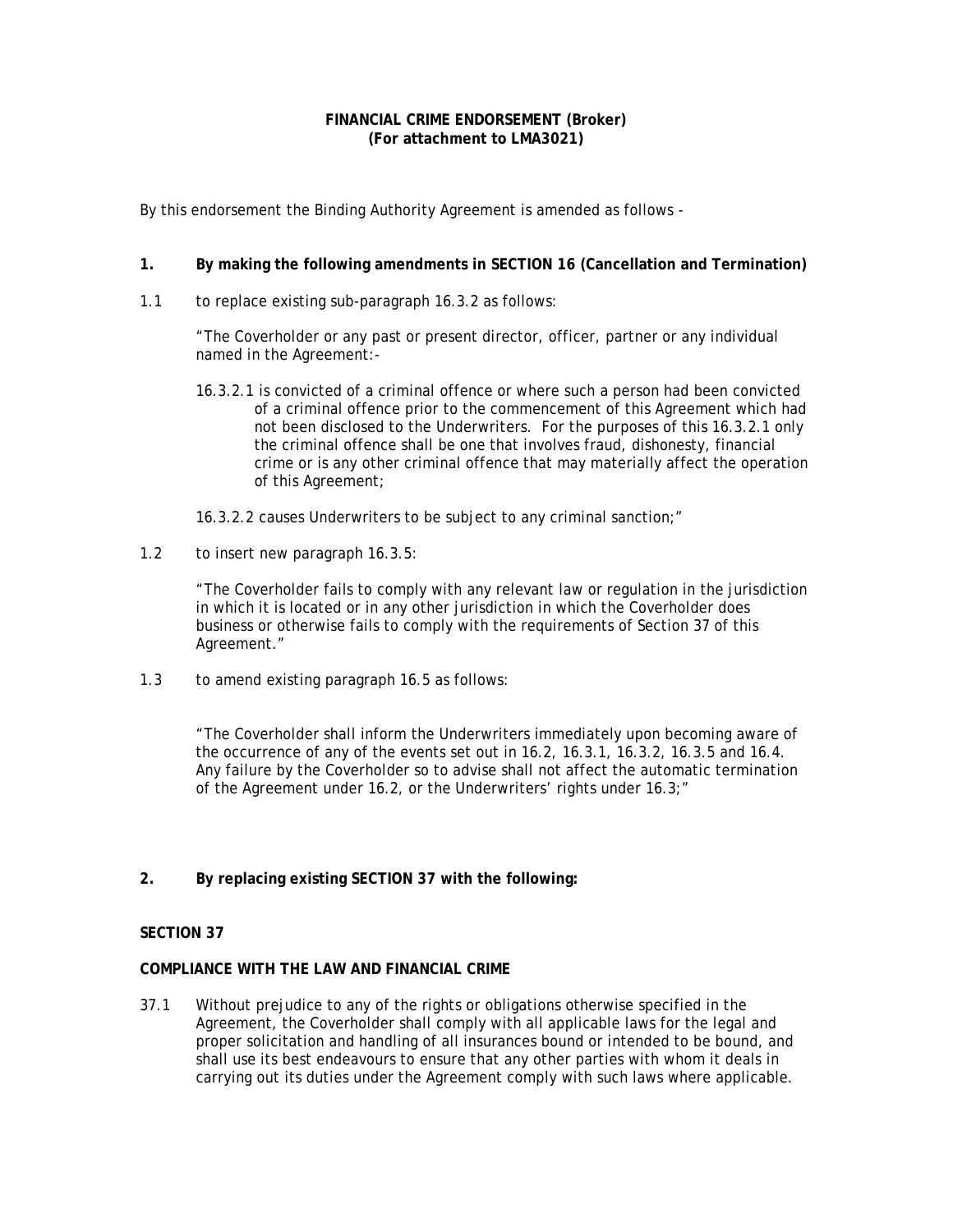- 37.2 The Coverholder shall not undertake any activity in any way that would constitute a criminal act in the jurisdiction in which it is located or doing business, or which would expose Underwriters to any criminal sanction.
- 37.3 The Coverholder shall conduct its business in accordance with all relevant anti-money laundering and international economic or financial sanctions legislation. In addition, the Coverholder will not act contrary to any additional anti-money laundering or international economic or financial sanctions requirements by the Underwriters and/or Lloyd's other than where compliance with those requirements would be contrary to local law.
- 37.4 The Coverholder, on behalf of the Underwriters, shall not provide cover or pay any claim or provide benefit hereafter to the extent that the provision of such cover, payment of such claim or provision of such benefit would expose the Coverholder and/or the Underwriters to any sanction, prohibition or restriction under any applicable international economic or financial sanctions legislation.
- 37.5 The Coverholder shall not accept, offer or facilitate payment, consideration, or any other benefit, which constitutes an illegal or corrupt practice contrary to any applicable anti-bribery legislation.
- 37.6 The Coverholder shall maintain on an ongoing basis appropriate systems, procedures and controls designed to prevent any breach of this Section 37.

LMA5175 (Broker) 10 August 2011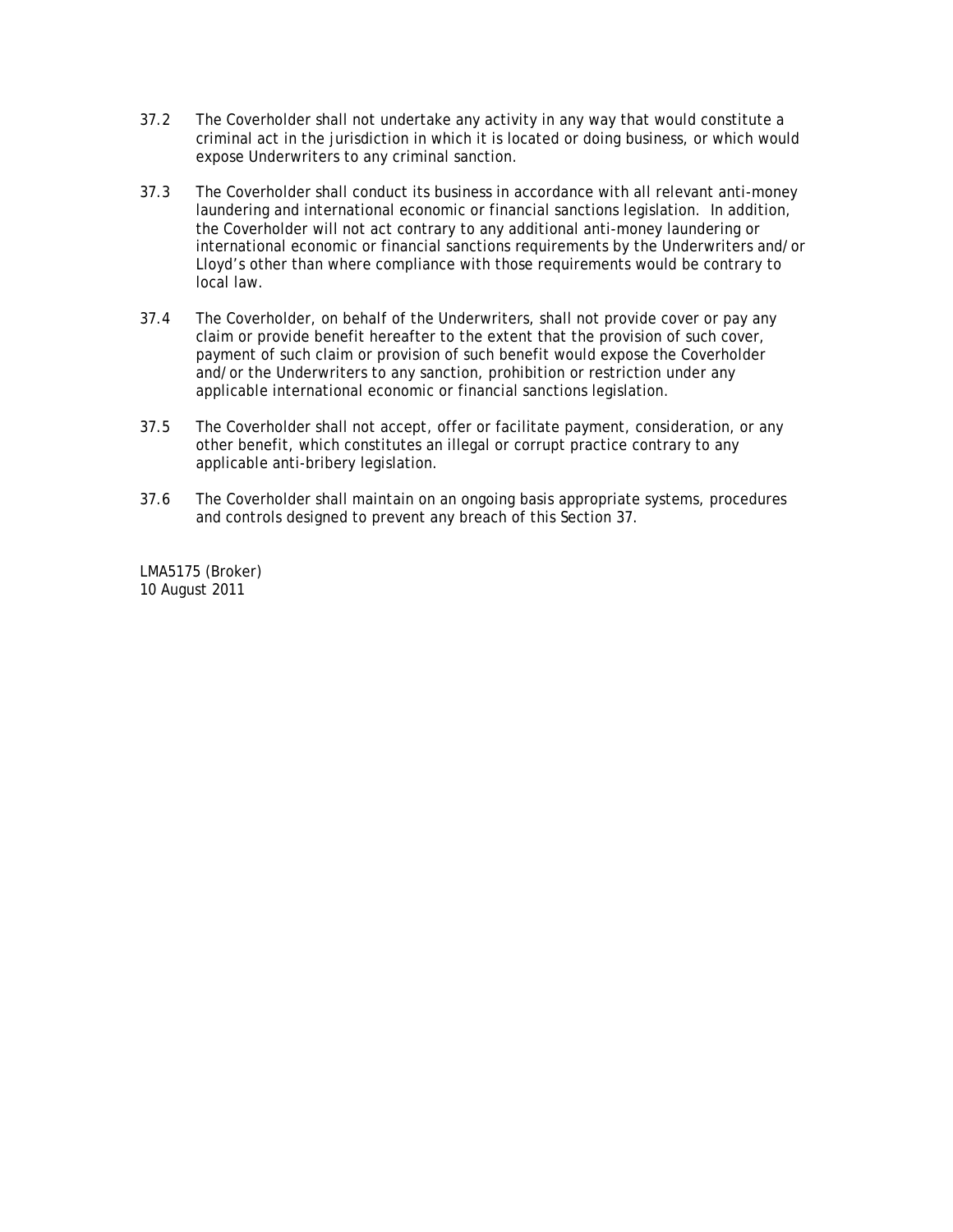#### **FINANCIAL CRIME ENDORSEMENT (Direct) (For attachment to LMA3021)**

By this endorsement the Binding Authority Agreement is amended as follows -

# **1. By making the following amendments in SECTION 16 (Cancellation and Termination)**

1.1 to replace existing sub-paragraph 16.3.2 as follows:

"The Coverholder or any past or present director, officer, partner or any individual named in the Agreement:-

- 16.3.2.1 is convicted of a criminal offence or where such a person had been convicted of a criminal offence prior to the commencement of this Agreement which had not been disclosed to the Underwriters. For the purposes of this 16.3.2.1 only the criminal offence shall be one that involves fraud, dishonesty, financial crime or is any other criminal offence that may materially affect the operation of this Agreement;
- 16.3.2.2 causes Underwriters to be subject to any criminal sanction;"
- 1.2 to insert new paragraph 16.3.4:

"The Coverholder fails to comply with any relevant law or regulation in the jurisdiction in which it is located or in any other jurisdiction in which the Coverholder does business or otherwise fails to comply with the requirements of Section 37 of this Agreement."

1.3 to amend existing paragraph 16.5 as follows:

"The Coverholder shall inform the Underwriters immediately upon becoming aware of the occurrence of any of the events set out in 16.2, 16.3.1, 16.3.2, 16.3.4 and 16.4. Any failure by the Coverholder so to advise shall not affect the automatic termination of the Agreement under 16.2, or the Underwriters' rights under 16.3;"

**2. By replacing existing SECTION 37 with the following:**

# **SECTION 37**

# **COMPLIANCE WITH THE LAW AND FINANCIAL CRIME**

37.1 Without prejudice to any of the rights or obligations otherwise specified in the Agreement, the Coverholder shall comply with all applicable laws for the legal and proper solicitation and handling of all insurances bound or intended to be bound, and shall use its best endeavours to ensure that any other parties with whom it deals in carrying out its duties under the Agreement comply with such laws where applicable.